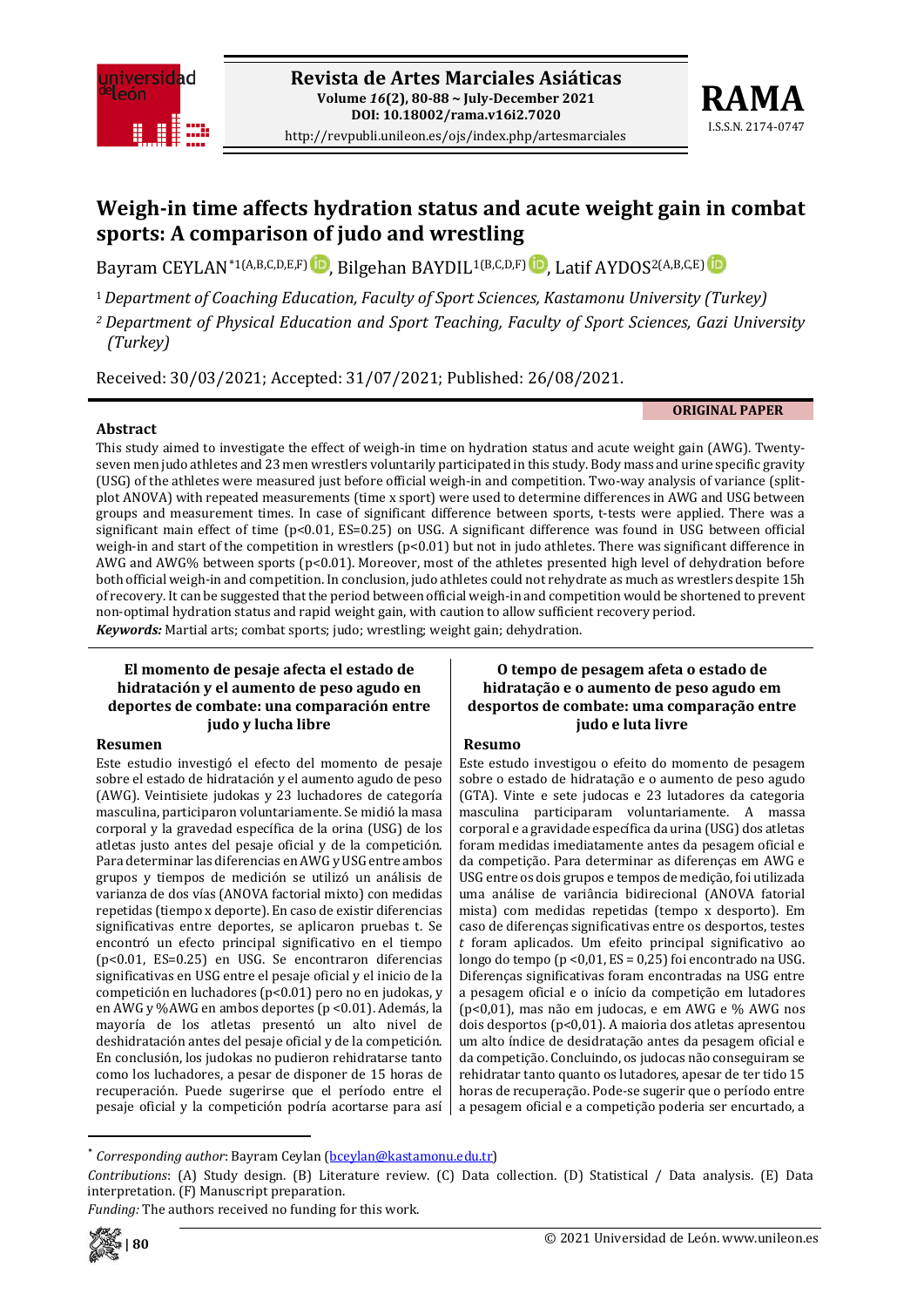evitar un estado de hidratación no óptimo y el rápido aumento de peso, aunque con precaución para permitir un suficiente tiempo de recuperación. *Palabras clave:* Artes marciales; deportes de combate;

judo; lucha libre; aumento de peso; deshidratación.

fim de evitar um estado subótimo de hidratação e aumento rápido de peso, embora com cautela para permitir tempo de recuperação suficiente.

*Palavras-chave:* Artes marciais; desportos de combate; judo; luta livre; aumento de peso; desidratação.

### **1. Introduction**

Judo and wrestling are weight classified Olympic sports. Athletes mostly resort to rapid weight loss in order to compete in a defined weight category and obtain advantage of competing in a lower weight category (Artioli et al., 2010a). Athletes apply harmful methods to lose weight such as training with rubber suits, fasting, diuretics, laxatives and diet pills and sauna to induce dehydration (Artioli et al., 2010a; Brantland-Sanda & Sundgot-Borhen, 2013). Previous studies with judokas and wrestlers have demonstrated high prevalence of rapid weight loss and dehydration among athletes to reach desired weight category (Artioli et al., 2010a; Gürses et al., 2018; Marquart & Sobal, 1994; Oppliger et al., 2003). Above-mentioned strategies are used by the athletes to gain a competitive advantage of strength and power over an opponent who does not need to resort to weight loss (Jetton et al., 2013).

Rapid weight loss may result in extreme dehydration. Dehydration has negative consequences on athlete's health and athletic performance. Dehydration is generally related to decreased plasma volume with adverse effects on cardiovascular functioning (Jose et al., 1997). Moreover, Cheuvront and Kennefick (2014) highlighted that dehydration more than 2% decreases endurance, strength and power performance. Even mild dehydration (1-2% of body weight) impairs athletic performance (Kavouras, 2002). Furthermore, impaired body water balance can lead to decreased cognitive functioning such as decreased decision-making time (Cian et al., 2001), reduced levels of alertness (Shirreffs et al., 2004) and reduced psychomotor performance (Smith et al., 2012). Given that the percentage of weight loss is about 5-13% in weight-classified athletes (Matthews et al., 2019; Nancuvil-Suazo et al., 2020; Steen & Brownell, 1990), dehydration may negatively influence performance following dehydration-induced rapid weight loss. However, when weight loss is obtained in a longer period, performance is not affected by weight loss (Koral & Dosseville, 2009).

The time limit for recovery changes according to rules of any given sport and sufficient timelimit is not known. During competitive wrestling and judo events, the official weigh-in is held before 2 and 15 hours before competition, respectively. Athletes try to regain body mass and rehydrate during the period between weigh-in and competition. Even though there are studies related to the effect of dehydration on sport performance, data related to effect of weigh-in time on hydration status and acute weight gain (AWG) in athletes who compete according to weight classes are scarce. A few studies investigated AWG and dehydration in judo and wrestling before official competitions. Ceylan et al. (2020) indicated that most of judo athletes started and completed the day of competition in dehydrated state. Another study by Gürses et al. (2018) noted high prevalence of significant to serious dehydration in judo athletes both at official weigh-in and before competition. Güder (2020) investigated body mass and hydration status changes in wrestlers between weigh-in and competition. The author stated athletes were in dehydrated state at the weigh-in and started competition with dehydrated state despite lowering the level of dehydration. However, we have not come across any current studies investigating the effect of weigh-in time on hydration status and AWG in weight classified athletes. Also, the ongoing debate related to reducing recovery time between weigh-in and competition made us to investigate the differences in AWG and hydration status between judo athletes and wrestlers to see the effect of recovery period. Therefore, the aim of this study was to determine and compare AWG and dehydration between judo athletes and wrestlers. We hypothesized that wrestlers would present less AWG and higher level of dehydration compared to judo athletes due to shorter recovery time between weigh-in and competition.

# **2. Materials and methods**

### *2.1. Study design*

Weigh-in time may have a potential effect on hydration status and AWG of athletes. As weighin times are different in judo and wrestling (judo: almost 15h before official start of competition and

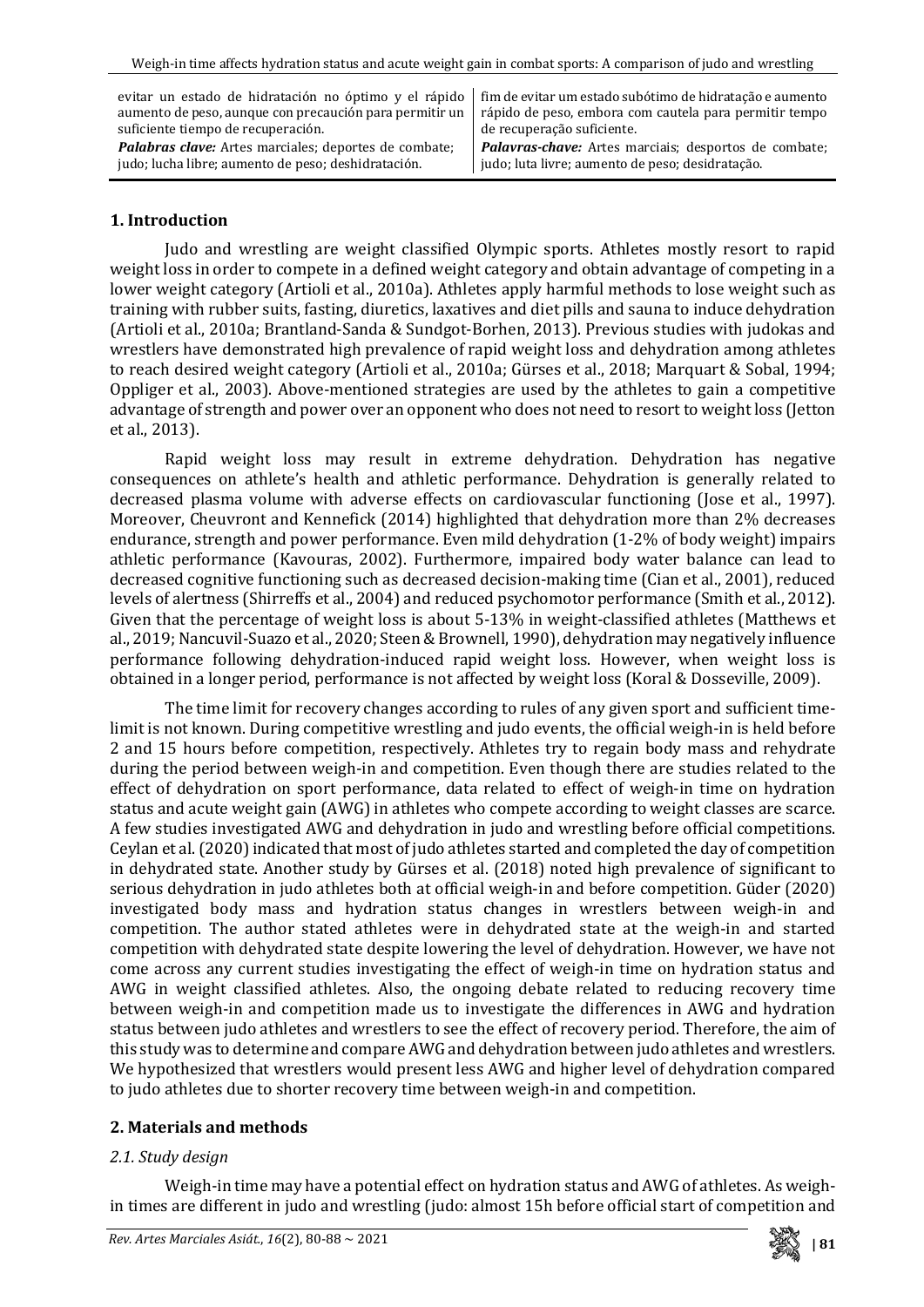wrestling: 2h before official start of competition) (International Judo Federation, 2021; United World Wrestling, 2021) we wanted to determine the differences between athletes from both sports in terms of dehydration and AWG. Therefore, this observational, cross sectional study aimed to compare hydration status and AWG of judo athletes and wrestler before an official tournament. It is important to present the effect of weigh-in time in recovery of the athletes as both judo and wrestling athletes frequently show high level of dehydration before or during competitions.

# *2.2. Participants*

Twenty-seven men judo athletes and 23 men wrestlers voluntarily participated in this study. The criteria to participate included competing at international tournament for the last two years and being weight-cyclers. Athletes' characteristics are displayed in Table 1. There was a significant difference in age, body mass and BFP between judokas and wrestlers. All subjects were informed about the nature of the study and they signed written informed consent form. Ethical approval was obtained from Kastamonu University Clinical Research Ethics Committee.

| <b>Variables</b>   | All $(n=50)$                                                                                                                                                                                                                      | Judo athletes $(n=27)$      | Wrestlers $(n=23)$          |
|--------------------|-----------------------------------------------------------------------------------------------------------------------------------------------------------------------------------------------------------------------------------|-----------------------------|-----------------------------|
| Age (years)        | $21.2 \pm 2.3$ (20.6-21.9)                                                                                                                                                                                                        | $20.4 \pm 2.6$ (19.3-21.4)  | $22.2 \pm 1.3$ (21.6-22.8)* |
| Body mass (kg)     | 74.1±13.5 (70.3-77.9)                                                                                                                                                                                                             | $68.7\pm7.9$ (65.5-66.6)    | 80.2±15.8 (73.6-86.1)*      |
| Height (cm)        | $1.74\pm0.06$ (1.72-1.75)                                                                                                                                                                                                         | $1.72 \pm 0.06$ (1.70-1.75) | $1.75 \pm 0.07$ (1.72-1.78) |
| BFP(%)             | $9.7\pm4.7$ (8.3-11.0)                                                                                                                                                                                                            | $7.8\pm2.8$ (6.7-8.9)       | $11.8\pm5.5$ (9.4-14.1)*    |
| Experience (years) | $10.9\pm2.7$ (10.2-11.7)                                                                                                                                                                                                          | $10.7\pm3.4$ (9.3-12.0)     | $11.2 \pm 1.4$ (10.6-11.9)  |
|                    | $\mathbf{u}$ . It is the mean of the set of the set of the set of the set of the set of the set of the set of the set of the set of the set of the set of the set of the set of the set of the set of the set of the set of the s |                             |                             |

| Table 1. Characteristics of judo athletes and wrestlers. |  |  |  |
|----------------------------------------------------------|--|--|--|
|----------------------------------------------------------|--|--|--|

BMI=Body mass index, BFP=Body fat percentage, data are presented as mean and standard deviation with 95% Cis, \*p<0.05; significant difference between groups

# *2.3. Procedures*

The official weigh-in was held approximately 15 hours and 2 hours before the competitions for judo and wrestling, respectively. Actual body mass of the athletes was obtained using a calibrated digital scale (Tanita, Japan) at the official weigh-in. Then, athletes were weighted just before the start of the competitions. All procedure was done with the same scale. Acute weight gain and weight gain percentage were calculated as follows (Scott et al., 1994):

> AWG= Before competition weight - Official weight Weight gain% =  $\left(\frac{\text{Acute weight gain}}{\text{Official weight}}\right) \times 100$

Body composition was assessed with bioelectrical impedance device (Tanita MC-980) only for descriptive purpose. Body fat percentage (BFP) was recorded for each athlete and the height of the athletes was measured with stadiometer to the nearest 1 cm. A urine sample was taken from each athlete immediately before each body mass measurement. The samples were placed in plastic cups and urine specific gravity (USG) was determined with a digital refractometer (ATAGO PAL-10S, Japan). As soon as the urine samples were analysed for USG, they were immediately disposed. USG was classified as well hydrated (<1.010 g.ml-1), minimal dehydration (1.010-1.020 g.ml-1), significant dehydration (1.021-1.030 g.ml<sup>-1</sup>) and serious dehydration ( $>1.030$  g.ml<sup>-1</sup>) according to suggestion by National Athletic Trainers' Association (Casa et al., 2000).

# *2.4. Statistical analysis*

Statistical analysis was carried out using SPSS v.23 software. The normality of the data was checked with Shapiro-Wilk test and descriptive methods using skewness and kurtosis coefficients. Descriptive statistics were used to present participants' characteristics. 95% confidence interval for each variable were also given. Two-way analysis of variance (split-plot ANOVA) with repeated measurements (time x sport) were used to determine differences in AWG and USG between groups and measurement times. The sphericity of the data was checked via Mauchley's test and Greenhouse-Geisser correction was used. Partial eta squared  $(\eta^2 p)$  was calculated for independent sample t-test to determine the effect size, using the 0.0099, 0.0588, and 0.1379 considered as small, medium, and large effect sizes (Cohen, 1988). Athletes' characteristics, AWG and AWG% were compared with

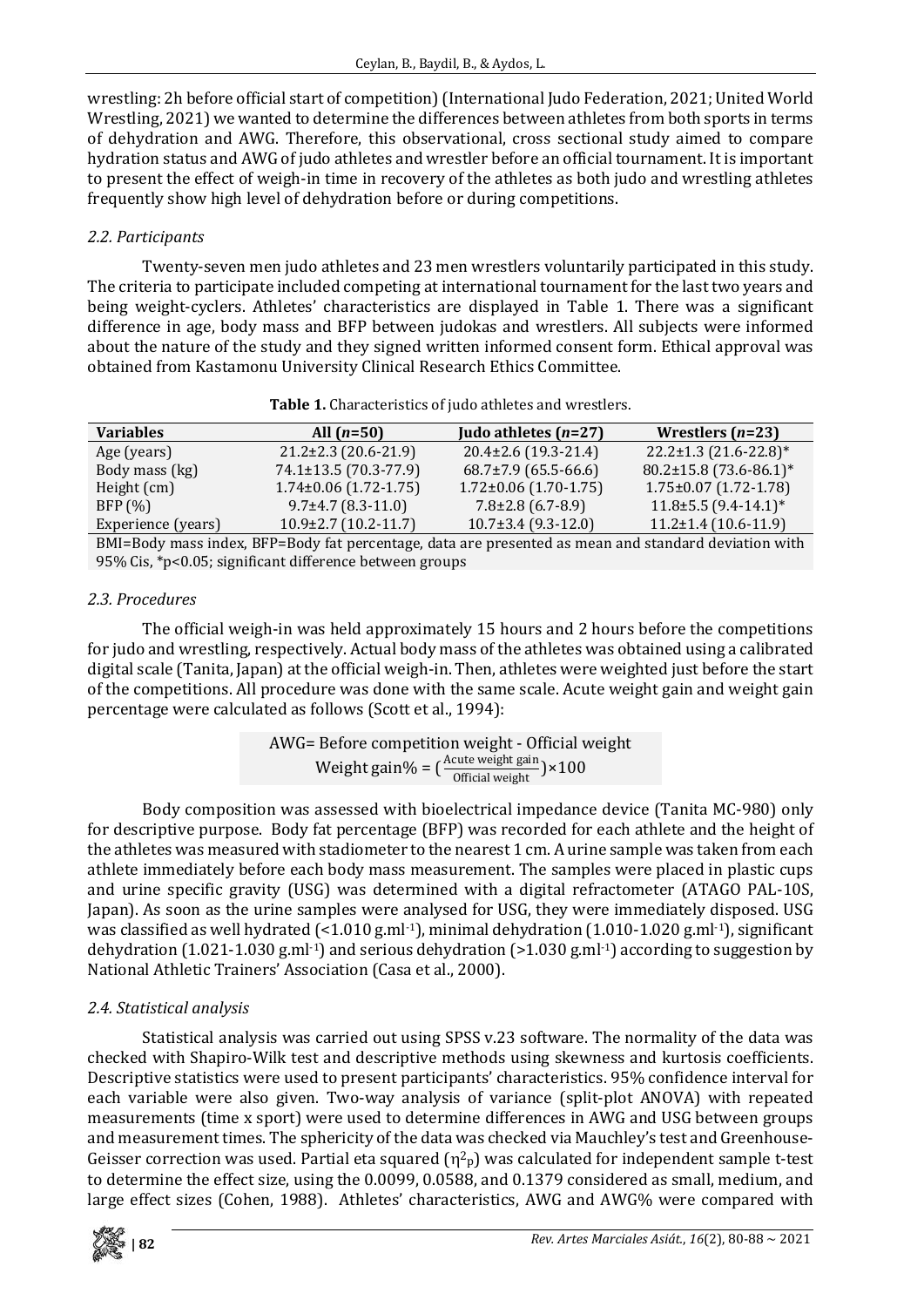independent sample t-test. Effect sizes were calculated following the recommendations by Rhea (2004). Thresholds values to effect size were  $\leq 0.25$  (trivial), 0.25 to 0.50 (small), 0.50 to 1.0 (moderate) and >1.0 (large). Statistical significance was set at *p*<0.05.

### **3. Results**

According to two-way ANOVA results, there was no significant interaction of time and sport on USG values of the athletes  $(F_{1-49}=3.27; p=0.08; ES=0.06)$  and there was also no significant main effect of sport ( $F_{1-49}=1.27$ ; p=0.27; ES=0.03) while there was a significant main effect of time ( $F_{1-49}=1.27$ ; p=0.27; ES=0.03) while there was a significant main effect of time ( $F_{1-49}=1.27$ )  $_{49}$ =16.13; p<0.001; ES=0.25). USG values of the athletes can be found in Figure 1.





There was a significant interaction of time and sport on body mass  $(F_{1-49}=31.45; p<0.001;$ ES=0.39). Also, there was a significant main effect of time  $(F_{1-49}=88.60; p<0.001; ES=0.64)$  and sport  $(F<sub>1-49</sub>=9.72; p=0.003; ES=0.17)$ . There were significant differences for both official weigh-in body mass (p<0.001) and body mass measured just before the competition (p=0.006) between judo athletes and wrestlers. Judo athletes weighed 68.6±7.9 kg at the official weigh-in while wrestlers were 80.2±15.8 kg. Just before the start of the competition judo athletes weighed 70.9±8.1 kg and wrestlers weighed 80.8±15.7 kg. There was also significant difference in AWG between sports (judo=2.3±1.3 kg vs wrestling=0.5±0.7 kg, t=5.80, df=48, p<0.001, d=1.64 [large]). Correspondingly, judo athletes' AWG percentage was also higher than wrestlers  $(3.3\pm 2.1\% \text{ vs } 0.7\pm 0.8\%$ , t=5.63, df=48, p<0.001, d=1.59 [large]).

Figure 2 present percentages of the athletes according to hydration status classifications. The majority of both judo athletes and wrestlers presented significant to serious dehydration before the official weigh-in. Moreover, most of judo athletes and wrestlers presented significant to serious dehydration before the competition.

**Figure 2.** Hydration status classifications of the judokas and wrestlers immediately before official weigh-in and competitions as determined by USG.



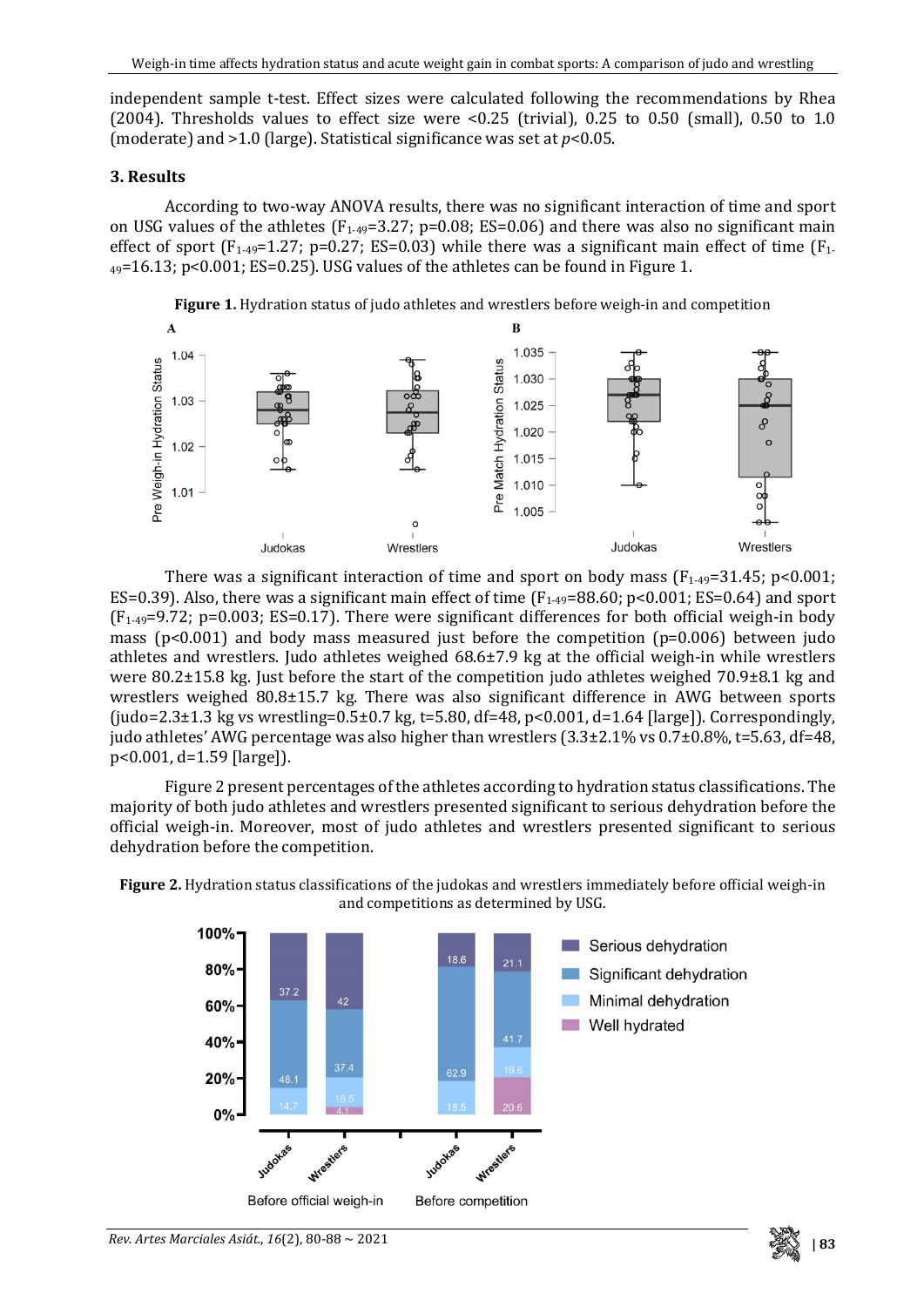# **4. Discussion**

This study aimed to investigate the effect of weigh-in time on hydration status and AWG. The most interesting finding of the study was that athletes from both sports showed high level of dehydration before competitions even though judo athletes had more time for recovery. Moreover, judo athletes showed higher AWG and thus AWG% than wrestlers after recovery period.

In the present study, hydration status of the athletes was measured by means of USG. The mean USG values of judo athletes were 1.027 g.ml<sup>-1</sup> while it was 1.026 g.ml<sup>-1</sup> for wrestlers at the official weigh-in (Figure 1). In contrast to our findings, in a study by Pettersson and Berg (2014), morning weigh-in athletes presented higher USG values (1.031 g.ml<sup>-1</sup>) compared to evening weighin athletes (1.027 g.ml-1) in the morning of the competition. Moreover, previous studies reported high prevalence of dehydration in judo athletes and wrestlers (Ceylan et al., 2020; Güder, 2019; Gürses et al., 2018; Zambarski et al., 1976). As for judo athletes, they presented high level of dehydration on a competition day with mean USG value of 1.021±0.007 g.ml-1 (Ceylan et al., 2020), at the official weighin and before the competitions with mean USG values of  $1.027\pm0.006$  g.ml<sup>-1</sup> to  $1.025\pm0.006$  g.ml<sup>-1</sup>, respectively (Gürses et al., 2018). Wrestlers were also reported to show high level of dehydration on a competition day with mean USG value of 1.026±0.007 g.ml<sup>-1</sup> (Güder, 2020) and at the official weighin and before competition with mean USG values of  $1.028\pm0.007$  g.ml<sup>-1</sup>,  $1.026\pm0.005$  g.ml<sup>-1</sup>, respectively. (Zambraski et al., 1976). Our findings were in accordance with abovementioned studies where athletes showed significant to serious dehydration. As a result of findings of the current study, it can be concluded that weigh-in time does not affect the prevalence of dehydration as presence of dehydration is common in judo athletes and wrestlers.

As the prevalence of rapid weight-loss is high across combat sports (Barley et al., 2019), it is not surprising that athletes regain weight following official weigh-in. In the current study, the magnitude of AWG in judo athletes  $2.3\pm1.3$  kg  $(3.3\pm2.1\%)$  with 15 hours of recovery while it was 0.5±0.7 kg (0.7±0.8%) in wrestlers with 2 hours of recovery. In a study by Alderman et al. (2004), where weigh-in was held the day before competition, wrestlers gained an average of 3.4 kg or 4.81% of body weight between official weigh-in and competition. This AWG is seven times higher than that in the current study. Gürses et al. (2018) stated AWG of 1.3±1.0 kg in judo athletes. Artioli et al. (2010b) and Berkovich et al. (2016) reported almost the same magnitude of AWG in judo athletes (1.6±1.4 kg, 1.4±1.0 kg, respectively). Nancuvil-Suazo et al. (2020) investigated wrestlers' AWG during Pan American Championships and presenting the same findings, stating that athletes did not have enough time to increase their body mass in to a significant amount between official weigh-in and their first match. Also, the authors concluded that the change of time in official weigh-in from the day before the matches to the same day is a useful precaution that can prevent athletes from severe weight loss and weight gain. In mixed martial arts (MMA) athletes, AWG was much higher compared to judo and wrestling  $(7.4\pm 2.8 \text{ kg}, -11.7\%)$  (Matthews & Nicholas, 2017) which has been clearly supported by previous studies with evidence that MMA athletes resort to extreme rapid weight loss and gain before competition (Hillier et al., 2019; Jetton et al., 2013; Matthews & Nicholas, 2017). In line with our findings, Pettersson and Berg (2014) also stated higher magnitude of AWG in evening weigh-in group compared to morning weigh-in group. These differences among combat sport athletes can result from regulations related to weigh-in time. In MMA, official weigh-in is held almost 24 hours before competition while it is held 15 hours and 2 hours before competition in judo and wrestling, respectively. Therefore, we can suggest that recovery time between weigh-in and competition can affect AWG of combat sport athletes.

Combat sport athletes' resort to rapid weight loss due to the perceived competitive advantage. Actually, AWG following rapid weight loss has been associated with improved performance in judo, MMA and wrestling (Coswig et al.,2019; Reale et al., 2016; Wroble & Moxley, 1998). However, there are studies stating no positive effect of AWG on competitive performance (Horswill et al., 1994; Kirk et al., 2020; Reale et al., 2017; Zubac et al., 2018a). Besides, Brenchney et al. (2019) suggests that extreme weight loss may lead to negative competition outcome. Also, Mendes et al. (2013) stated that even weight cyclers cannot refrain from negative consequences of rapid weight loss. Furthermore, Lakicevic et al. (2020) highlighted that rapid weight loss could affect athletes' health, safety and well-being both acutely and chronically. Thus, it is important to minimise this practice among combat sport athletes given that the ambiguous benefits of weight loss and gain

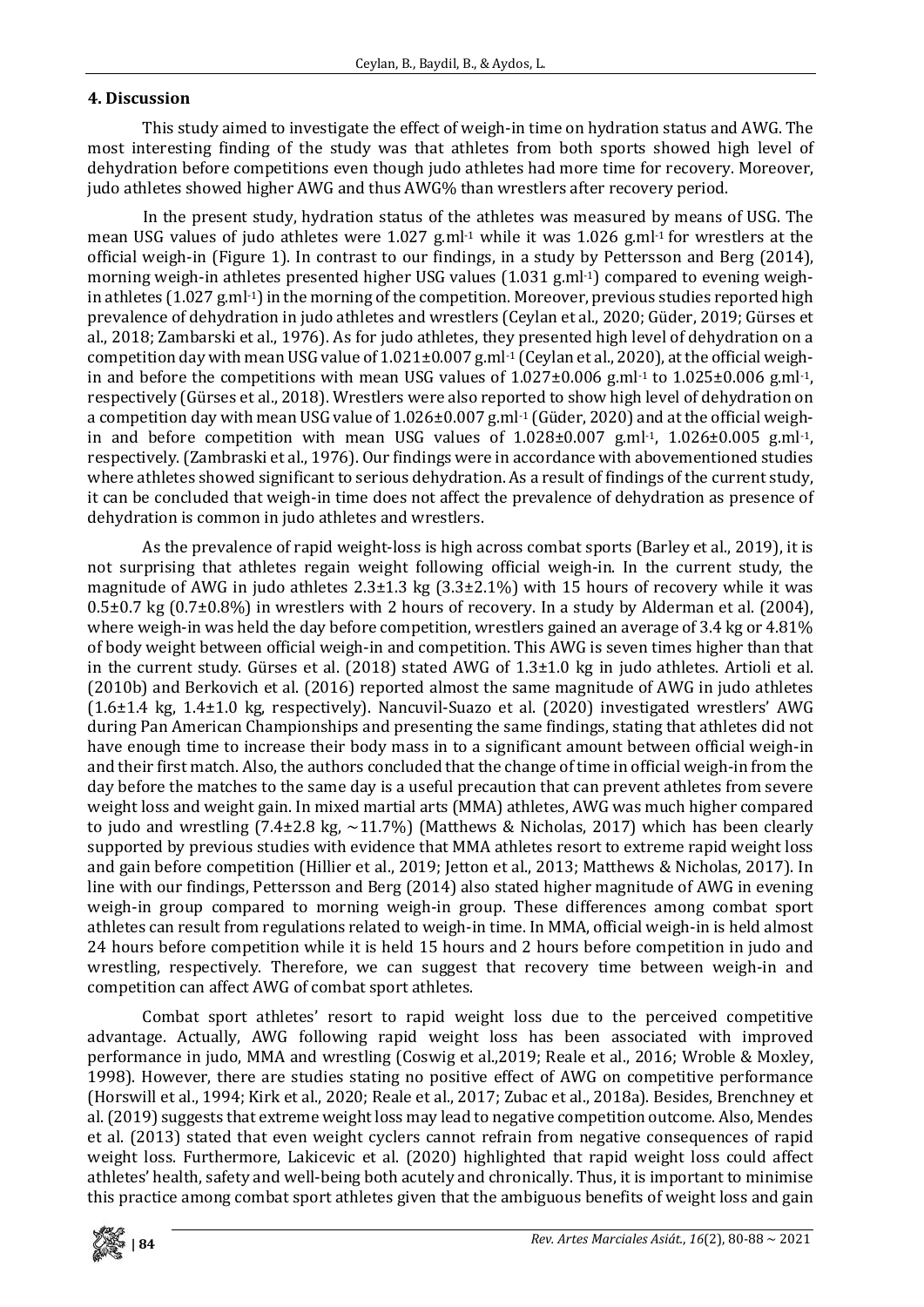on performance and the potential risks against athletes' health. Moreover, some precautions including weigh-in less than 1 hour before matches, hydration checks before weigh-in and only one opportunity to weigh in for each athlete (Franchini et al., 2012) should be taken for athletes' health and well-being.

This study had some limitations; measuring hydration status via USG has been stated to be a matter of debate (Barley et al., 2020; Zubac et al., 2018b) but it is also suggested to be a reliable tool especially in the field (Cheuvront & Kenefick, 2014) as in the current study. Limited number of combat sport athletes were included in the study; larger samples from different combat sports can be included in the future studies. Although morning USG measurement is stated to provide more appropriate results related to hydration status (McDermott et al., 2017), we carried out some measurements in the evening due to weigh-in time.

# **6. Conclusion**

In the current study, most of the athletes from both sports presented significant to serious dehydration. Thus, it can be concluded that more recovery did not result in better hydration status in judo athletes. Also, they gained much higher body mass following official weigh-in, which may be acceptable as wrestlers had very limited time of recovery following official weigh-in. Thus, further studies are warranted to investigate underlying mechanisms that affect rehydration process following rapid weight loss. Moreover, athletes and especially coaches should be included in educational programs related to adverse effects rapid weight loss and dehydration in combat sports.

# **References**

- Alderman, B. L., Landers, D. M., Carlson, J. O. H. N., & Scott, J. R. (2004). Factors related to rapid weight loss practices among international-style wrestlers. *Medicine and Science in Sports and Exercise*, *36*(2), 249-252. doi: [10.1249/01.MSS.0000113668.03443.66](https://doi.org/10.1249/01.MSS.0000113668.03443.66)
- Artioli, G. G., Franchini, E., Nicastro, H., Sterkowicz, S., Solis, M. Y., & Lancha, A. H. (2010a). The need of a weight management control program in judo: a proposal based on the successful case of wrestling. *Journal of the International Society of Sports Nutrition, 7(1)*, 1-5. doi: **10.1186/1550-**[2783-7-15](https://doi.org/10.1186/1550-2783-7-15)
- Artioli, G. G., Gualano, B., Franchini, E., Scagliusi, F. B., Takesian, M., Fuchs, M., & Lancha Jr, A. H. (2010b). Prevalence, magnitude, and methods of rapid weight loss among judo competitors.<br> *Medicine* and *Science* in *Sports* and *Exercise*, 42(3), 436-442. doi: *Medicine and Science in Sports and Exercise, 42*(3), 436-442. doi: [10.1249/MSS.0b013e3181ba8055](https://doi.org/10.1249/MSS.0b013e3181ba8055)
- Barley, O. R., Chapman, D. W., & Abbiss, C. R. (2019). The current state of weight-cutting in combat sports. *Sports*, *7*(5), 123. doi[: 10.3390/sports7050123](https://doi.org/10.3390/sports7050123)
- Barley, O. R., Chapman, D. W., & Abbiss, C. R. (2020). Reviewing the current methods of assessing hydration in athletes. *Journal of the International Society of Sports Nutrition, 17*(1), 1-13. doi: [10.1186/s12970-020-00381-6](https://doi.org/10.1186/s12970-020-00381-6)
- Berkovich, B. E., Eliakim, A., Nemet, D., Stark, A. H., & Sinai, T. (2016). Rapid weight loss among adolescents participating in competitive judo. *International Journal of Sport Nutrition and Exercise Metabolism, 26*(3), 276-284. doi[: 10.1123/ijsnem.2015-0196](https://doi.org/10.1123/ijsnem.2015-0196)
- Bratland-Sanda, S., & Sundgot-Borgen, J. (2013). Eating disorders in athletes: overview of prevalence, risk factors and recommendations for prevention and treatment. *European Journal of Sport Sscience, 13*(5), 499-508. doi: [10.1080/17461391.2012.740504](https://doi.org/10.1080/17461391.2012.740504)
- Brechney, G. C., Chia, E., & Moreland, A. T. (2019). Weight-cutting implications for competition outcomes in mixed martial arts cage fighting. *Journal of Strength & Conditioning Research.* Advance online publication. doi: [10.1519/JSC.0000000000003368](https://doi.org/10.1519/JSC.0000000000003368)
- Casa, D. J., Armstrong, L. E., Hillman, S. K., Montain, S. J., Reiff, R. V., Rich, B. S., & Stone, J. A. (2000). National Athletic Trainers' Association position statement: fluid replacement for athletes. *Journal of Athletic Training, 35*(2), 212-224.
- Ceylan, B., Akgül, M. Ş., Gürses, V., Baydil, B., & Aydos, L. (2020) Monitoring Hydration Status of Elite Judo Athletes During a Competition Day. *The Turkish Journal of Sport and Exercise, 22*(1), 150- 153. doi[: 10.15314/tsed.657490](https://doi.org/10.15314/tsed.657490)
- Cheuvront, S. N., & Kenefick, R. W. (2014). Dehydration: physiology, assessment, and performance effects. *Comprehensive Physiology, 4*(1), 257-285. doi[: 10.1002/cphy.c130017](https://doi.org/10.1002/cphy.c130017)

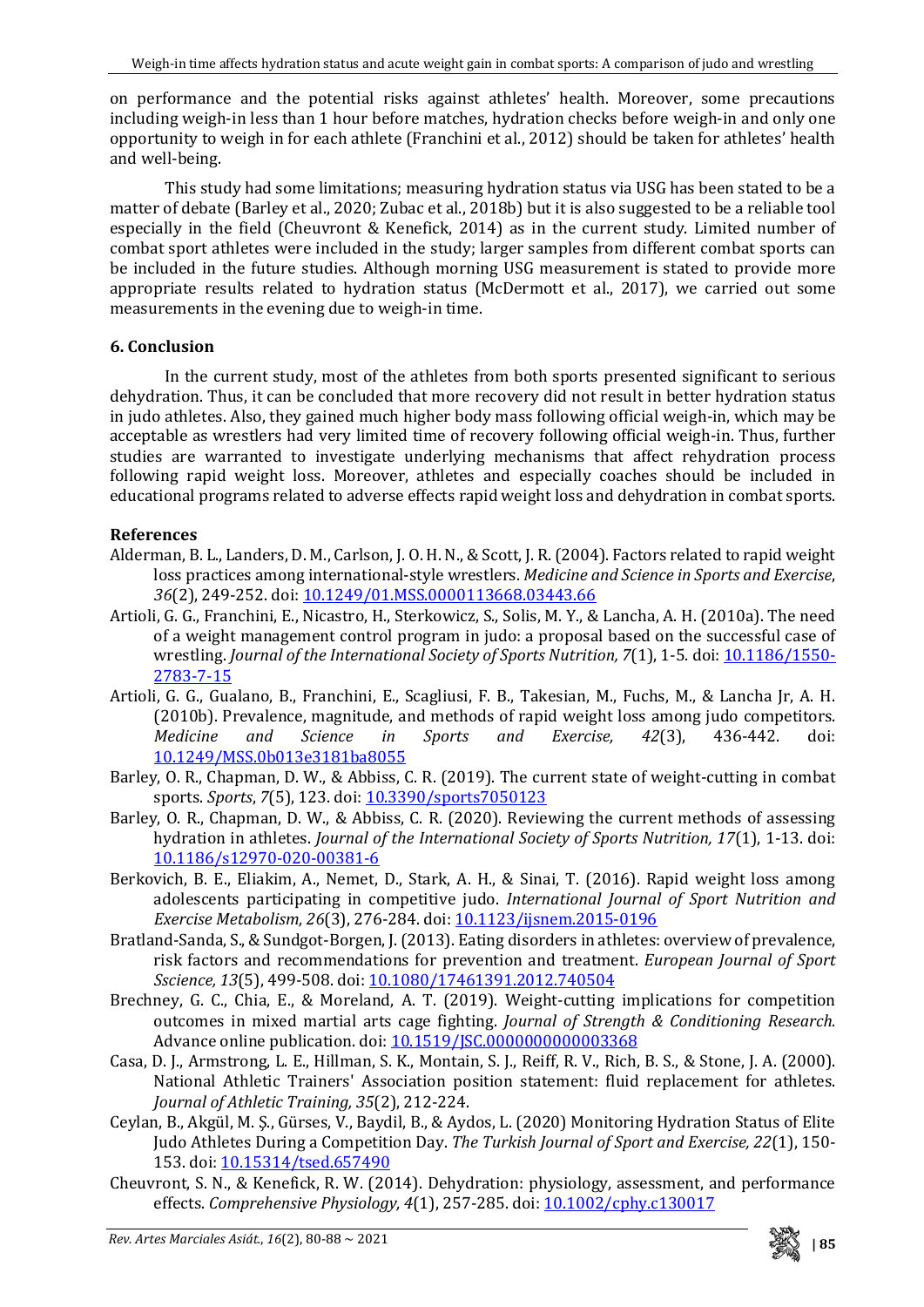- Cian, C., Barraud, P. A., Melin, B., & Raphel, C. (2001). Effects of fluid ingestion on cognitive function after heat stress or exercise-induced dehydration. *International Journal of Psychophysiology, 42*(3), 243-251. doi: [10.1016/s0167-8760\(01\)00142-8](https://doi.org/10.1016/s0167-8760(01)00142-8)
- Cohen, J. (1988). *Statistical power analysis for the behavioral sciences*(2nd Edition). Lawrence Erlbaum Associates.
- Coswig, V. S., Miarka, B., Pires, D. A., Da Silva, L. M., Bartel, C., & Del Vecchio, F. B. (2019). Weight regain, but not weight loss, is related to competitive success in real-life mixed martial arts competition. *International Journal of Sport Nutrition and Exercise Metabolism, 29*(1), 1-8. doi: [10.1123/ijsnem.2018-0034](https://doi.org/10.1123/ijsnem.2018-0034)
- Franchini, E., Brito, C. J., & Artioli, G. G. (2012). Weight loss in combat sports: physiological, psychological and performance effects. *Journal of the International Society of Sports Nutrition*, *9*(1), 1-6. doi: [10.1186/1550-2783-9-52](https://doi.org/10.1186/1550-2783-9-52)
- Güder, F. (2020). Monitoring change of urine specific gravity levels of the wrestlers in an official wrestling tournament. *Progress in Nutrition, 22*, 189-193. doi: [10.23751/pn.v22i1-S.9824](https://doi.org/10.23751/pn.v22i1-S.9824)
- Gürses, V. V., Ceylan, B., Sakir, M., Baydil, B., Al Hussein, H., & Badau, D. (2018). Dehydration and Acute Weight Gain of Athletes Before Sport Competitions. *Revista De Chimie, 69*(11), 4096-4098. doi: [10.37358/RC.18.11.6710](https://doi.org/10.37358/RC.18.11.6710)
- Hillier, M., Sutton, L., James, L., Mojtahedi, D., Keay, N., & Hind, K. (2019). High prevalence and magnitude of rapid weight loss in mixed martial arts athletes. *International Journal of Sport Nutrition and Exercise Metabolism, 29*(5), 512-517. doi: [10.1123/ijsnem.2018-0393](https://doi.org/10.1123/ijsnem.2018-0393)
- Horswill, C. A., Scott, J. R., Dick, R. W., & Hayes, J. O. H. N. (1994). Influence of rapid weight gain after the weigh-in on success in collegiate wrestlers. *Medicine and Science in Sports and Exercise, 26*(10), 1290-1294.
- International Judo Federation (2021). Sport and Organization Rules. Retrieved fro[m www.ijf.org.](http://www.ijf.org/) on 17th of July 2021.
- Jetton, A. M., Lawrence, M. M., Meucci, M., Haines, T. L., Collier, S. R., Morris, D. M., & Utter, A. C. (2013). Dehydration and acute weight gain in mixed martial arts fighters before competition. *The Conditioning* [10.1519/JSC.0b013e31828a1e91](https://doi.org/10.1519/JSC.0b013e31828a1e91)
- Jose, G. A., Mora-Rodriguez, R., Below, P. R., & Coyle, E. F. (1997). Dehydration markedly impairs cardiovascular function in hyperthermic endurance athletes during exercise. *Journal of Applied Physiology, 82*(4), 1229-1236.
- Kavouras, S. A. (2002). Assessing hydration status. *Current Opinion in Clinical Nutrition & Metabolic Care, 5*(5), 519-524.
- Kirk, C., Langan-Evans, C., & Morton, J. P. (2020). Worth the weight? Post weigh-in rapid weight gain is not related to winning or losing in professional mixed martial arts. *International Journal of Sport Nutrition and Exercise Metabolism, 30*(5), 357-361. doi[: 10.1123/ijsnem.2019-0347](https://doi.org/10.1123/ijsnem.2019-0347)
- Koral, J., & Dosseville, F. (2009). Combination of gradual and rapid weight loss: Effects on physical performance and psychological state of elite judo athletes. *Journal of Sports Sciences, 27*(2), 115-120. doi: [10.1080/02640410802413214](https://doi.org/10.1080/02640410802413214)
- Lakicevic, N., Roklicer, R., Bianco, A., Mani, D., Paoli, A., Trivic, T., ... & Drid, P. (2020). Effects of rapid weight loss on judo athletes: A systematic review. *Nutrients, 12*(5), 1220. doi: [10.3390/nu12051220](https://doi.org/10.3390/nu12051220)
- Marquart, L. F., & Sobal, J. (1994). Weight loss beliefs, practices and support systems for high school wrestlers. *Journal of Adolescent Health, 15*(5), 410-415[. 10.1016/1054-139X\(94\)90266-6](https://doi.org/10.1016/1054-139X(94)90266-6)
- Matthews, J. J., & Nicholas, C. (2017). Extreme rapid weight loss and rapid weight gain observed in UK mixed martial arts athletes preparing for competition. *International Journal of Sport Nutrition and Exercise Metabolism, 27*(2), 122-129. doi: [10.1123/ijsnem.2016-0174](https://doi.org/10.1123/ijsnem.2016-0174)
- Matthews, J. J., Stanhope, E. N., Godwin, M. S., Holmes, M. E., & Artioli, G. G. (2019). The magnitude of rapid weight loss and rapid weight gain in combat sport athletes preparing for competition: A systematic review. *International Journal of Sport Nutrition and Exercise Metabolism*, *29*(4), 441- 452. doi: [10.1123/ijsnem.2018-0165](https://doi.org/10.1123/ijsnem.2018-0165)
- McDermott, B. P., Anderson, S. A., Armstrong, L. E., Casa, D. J., Cheuvront, S. N., Cooper, L., ... & Roberts, W. O. (2017). National Athletic Trainers' Association position statement: fluid replacement for

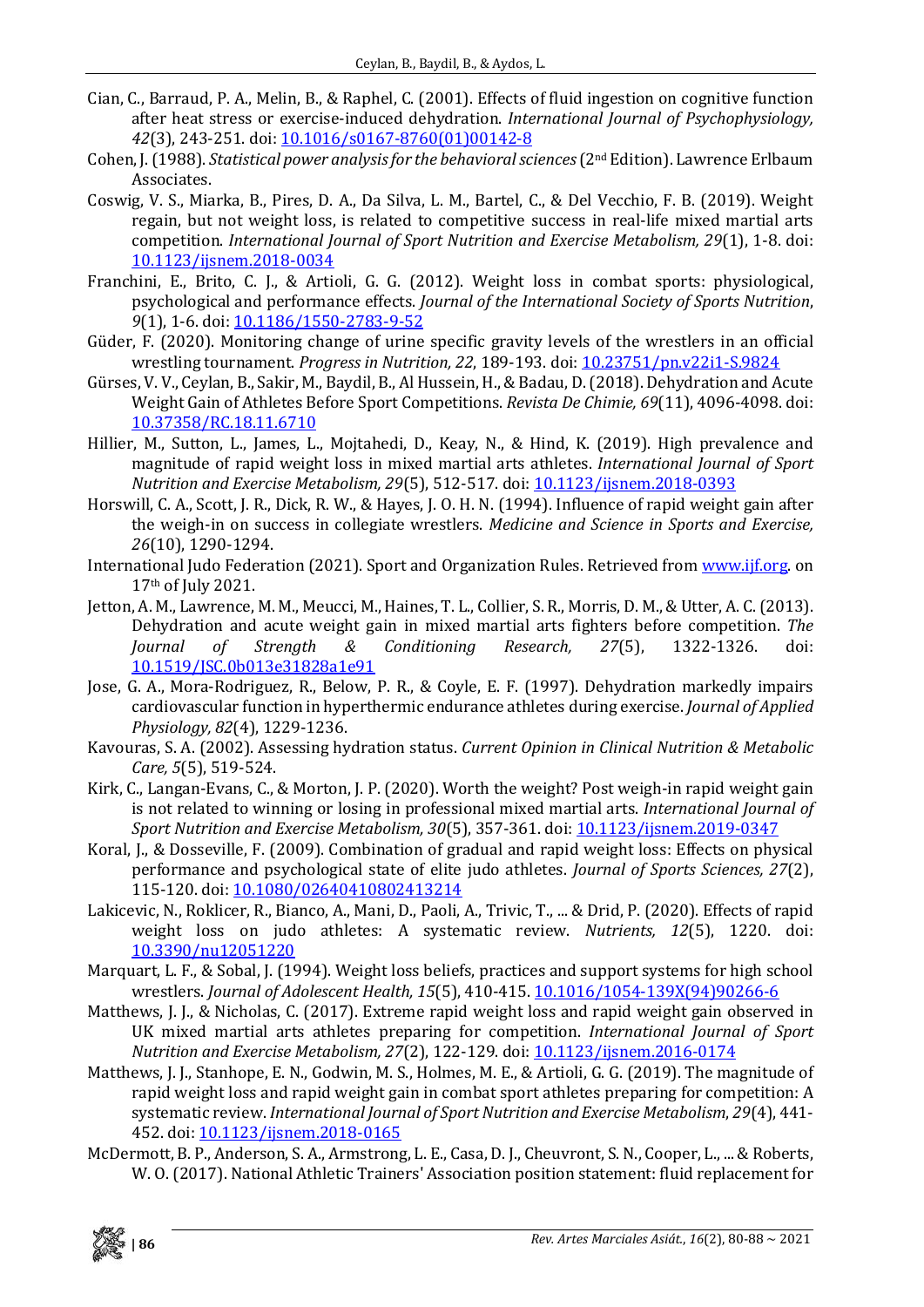the physically active. *Journal of Athletic Training, 52*(9), 877-895. doi: [10.4085/1062-6050-](https://doi.org/10.4085/1062-6050-52.9.02) [52.9.02](https://doi.org/10.4085/1062-6050-52.9.02)

- Mendes, S. H., Tritto, A. C., Guilherme, J. P. L., Solis, M. Y., Vieira, D. E., Franchini, E., ... & Artioli, G. G. (2013). Effect of rapid weight loss on performance in combat sport male athletes: does adaptation to chronic weight cycling play a role? *British Journal of Sports Medicine*, *47*(18), 1155-1160. doi: [10.1136/bjsports-2013-092689](http://dx.doi.org/10.1136/bjsports-2013-092689)
- Nancuvil-Suazo, C., Carrillo-Mora, C., Valdes-Badilla, P., Franchini, E., Pardo-Tamayo, C., Zapata-Huenullan, C., ... & Herrera-Valenzuela, T. (2020). Rapid weight gain in wrestling athletes during the Panamerican Championship, Lima, 2018. *Nutrition Hospitalaria*, *37*(3), 584-588. [10.20960/nh.02882](https://dx.doi.org/10.20960/nh.02882)
- Oppliger, R. A., Steen, S. A. N., & Scott, J. R. (2003). Weight loss practices of college wrestlers*. International Journal of Sport Nutrition and Exercise Metabolism, 13*(1), 29-46. doi: [10.1123/ijsnem.13.1.29](https://doi.org/10.1123/ijsnem.13.1.29)
- Pettersson, S., & Berg, C. M. (2014). Hydration status in elite wrestlers, judokas, boxers, and taekwondo athletes on competition day. *International Journal of Sport Nutrition and Exercise Metabolism, 24*(3), 267-275. doi[: 10.1123/ijsnem.2013-0100](https://doi.org/10.1123/ijsnem.2013-0100)
- Reale, R., Cox, G. R., Slater, G., & Burke, L. M. (2016). Regain in body mass after weigh-in is linked to success in real life judo competition. *International Journal of Sport Nutrition and Exercise Metabolism, 26*(6), 525-530. doi[: 10.1123/ijsnem.2015-0359](https://doi.org/10.1123/ijsnem.2015-0359)
- Reale, R., Cox, G. R., Slater, G., & Burke, L. M. (2017). Weight regain: No link to success in a real-life multiday boxing tournament. *International Journal of Sports Physiology and Performance,*  12(7), 856-863. doi: [10.1123/ijspp.2016-0311](https://doi.org/10.1123/ijspp.2016-0311)
- Rhea M.R. (2004). Determining the magnitude of treatment effects in strength training research through the use of the effect size. *Journal of Strength and Conditioning*, *18(*4), 918-920. doi: [10.1519/14403.1](https://doi.org/10.1519/14403.1)
- Scott, J. R., Horswill, C. A., & Dick, R. W. (1994). Acute weight gain in collegiate wrestlers following a tournament weigh-in. *Medicine and Science in Sports and Exercise, 26*(9), 1181-1185.
- Shirreffs, S. M., Merson, S. J., Fraser, S. M., & Archer, D. T. (2004). The effects of fluid restriction on hydration status and subjective feelings in man. *British Journal of Nutrition, 91*(6), 951-958. doi[: 10.1079/BJN20041149](https://doi.org/10.1079/BJN20041149)
- Smith, M. F., Newell, A. J., & Baker, M. R. (2012). Effect of acute mild dehydration on cognitive-motor performance in golf. *The Journal of Strength & Conditioning Research, 26*(11), 3075-3080. doi: [10.1519/JSC.0b013e318245bea7](https://doi.org/10.1519/JSC.0b013e318245bea7)
- Steen, S. N., & Brownell, K. D. (1990). Patterns of weight loss and regain in wrestlers: has the tradition changed? *Medicine and Science in Sports and Exercise, 22*(6), 762-768. doi[: 10.1249/00005768-](https://doi.org/10.1249/00005768-199012000-00005) [199012000-00005](https://doi.org/10.1249/00005768-199012000-00005)
- United World Wrestling (2021). International Wrestling Rules. Retrieved fro[m www.uww.org](http://www.uww.org/) on 17<sup>th</sup> of June 2021.
- Wroble, R. R., & Moxley, D. P. (1998). Acute weight gain and its relationship to success in high school wrestlers. *Medicine and Science in Sports and Exercise, 30*(6), 949-951.
- Zambraski, E. J., Foster, D. T., Gross, P. M., & Tipton, C. M. (1976). Iowa wrestling study: weight loss and urinary profiles of collegiate wrestlers. *Medicine and Science in Sports, 8*(2), 105-108.
- Zubac, D., Karnincic, H., & Sekulic, D. (2018a). Rapid weight loss is not associated with competitive success in elite youth Olympic-style boxers in Europe. *International Journal of Sports Physiology and Performance, 13*(7), 860-866. doi: [10.1123/ijspp.2016-0733](https://doi.org/10.1123/ijspp.2016-0733)
- Zubac, D., Reale, R., Karnincic, H., Sivric, A., & Jelaska, I. (2018b). Urine specific gravity as an indicator of dehydration in Olympic combat sport athletes; considerations for research and practice. *European Journal of Sport Science, 18*(7), 920-929. doi[: 10.1080/17461391.2018.1468483](https://doi.org/10.1080/17461391.2018.1468483)

**~**

### **Author's biographical data**

**Bayram Ceylan** (Turkey) works as research assistant at Kastamonu University. He has a twenty-year experience in judo and has some publications related to judo specific tests, dehydration in judo and judo match analysis. E-mail: [bceylan@kastamonu.edu.tr](mailto:bceylan@kastamonu.edu.tr)